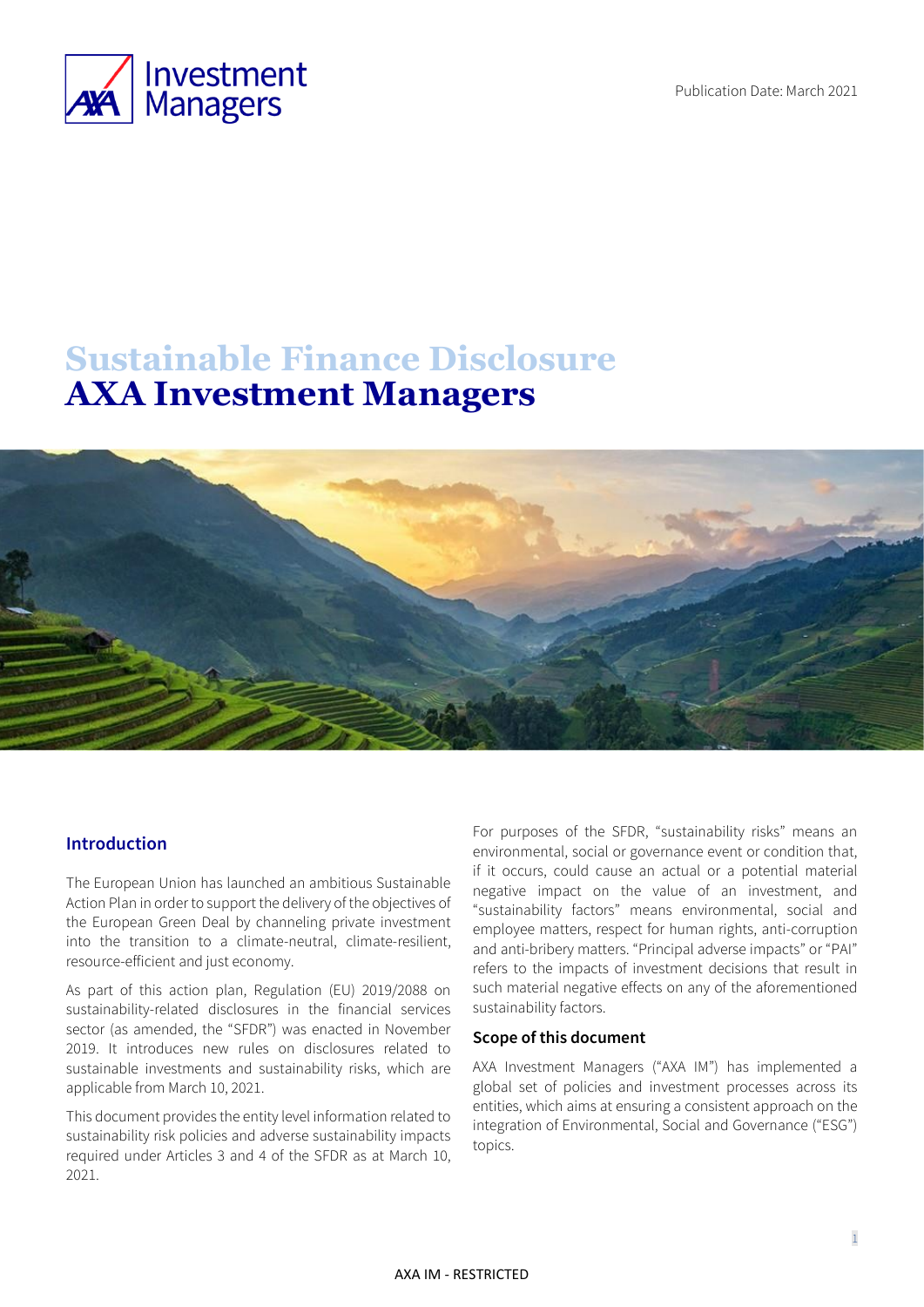

The information provided in this document relates to the following legal entities, which, as financial market participants, are subject to the SFDR disclosure requirements.

| <b>Legal Entity Name</b>                        | LEI                  |
|-------------------------------------------------|----------------------|
| AXA Funds Management S.A.                       | 213800WTLOHUYAEVHR55 |
| AXA Investment Managers                         | 2138008Q2ZUL58MR3R34 |
| Deutschland GmbH                                |                      |
| AXA Investment Managers Paris                   | 969500S4JU30ML1J3P20 |
| S.A.                                            |                      |
| AXA Investment Managers Ireland (Not available) |                      |
| Limited                                         |                      |
| AXA Rosenberg Management                        | 2138008LYGJGDDQJQ125 |
| Ireland Limited                                 |                      |
| AXA Real Estate Investment                      | 2138003CWF7Z28U7S234 |
| Managers SGP S.A.                               |                      |

## **AXA IM approach to Responsible Investment**

AXA IM is progressively incorporating ESG factors with respect to each class of assets it manages, and in the development of a range of innovative responsible- and impact-investment products.

AXA IM has been involved in responsible investment for more than 20 years and believes that being a responsible assetmanagement company is crucial to our long-term success. We believe that ESG factors can influence, not just the management of investment portfolios across all asset classes, sectors, companies and regions, but also a range of interests affecting clients and other stakeholders.

Our investment philosophy is based on the conviction that issues relating to sustainability factors are and will remain a major concern for the coming years. We believe that combining fundamental 'non-financial factors' with traditional financial criteria will help us build more stable portfolios that perform better in the long term. The nonfinancial approach has become a necessity in more ways than one:

- 1. It is instrumental in removing companies or underlying assets from portfolios when they cause exposure to high levels of ESG risk, which would ultimately affect financial performance;
- 2. It focuses on companies that have implemented best practices regarding the management of their environmental impacts, governance and social practices, and whose responsible practices leave them better prepared, in our view, to meet the major challenges of the future; and
- 3. It enables improved performance by means of active dialogue with companies on managing ESG concerns

around investments and limiting our clients' exposure to reputational risk.

# **Double materiality of ESG Factors**

As highlighted by the Non-Financial Reporting Directive (2014/95/EU) a large number of ESG factors may be analyzed from two complementary perspectives:

- impact on the development, performance or position of a company, as well as the financial value of an investment, in a broad sense (*i.e.*, "financial" materiality);
- external impacts of the company's or investment's activities on ESG factors (*i.e.*, "environmental, social and governance" materiality).

AXA IM's responsible investment policies and processes address both of these impacts.

## **Sustainability Risk: Our Approach**

#### **Exclusion Policies and ESG Scoring**

With respect to the financial products that it manages as well as investment advice it provides, when relevant, AXA IM uses an approach to sustainability risks that is derived from the integration of ESG criteria in its research and investment processes. It has implemented a framework to integrate sustainability risks in investment decisions based on sustainability factors which relies notably on:

- sectorial and normative exclusions policies
- proprietary ESG scoring methodologies.

These policies and methodologies are each further described below. We believe that they contribute to the management of sustainability risks in two complementary ways:

- exclusion policies aim to exclude asset exposed to the most severe sustainability risks identified in the course of our investment decision-making process;
- the use of ESG scores in the investment decision process enables AXA IM to focus on assets with an overall better ESG performance and to seek lower sustainability risks.

Complementing these global approaches, AXA IM has integrated specific sustainability risk assessments within its investment processes for some portfolios for which marketbased data or ESG scoring methodologies do not exist, such as within specific non-listed asset classes.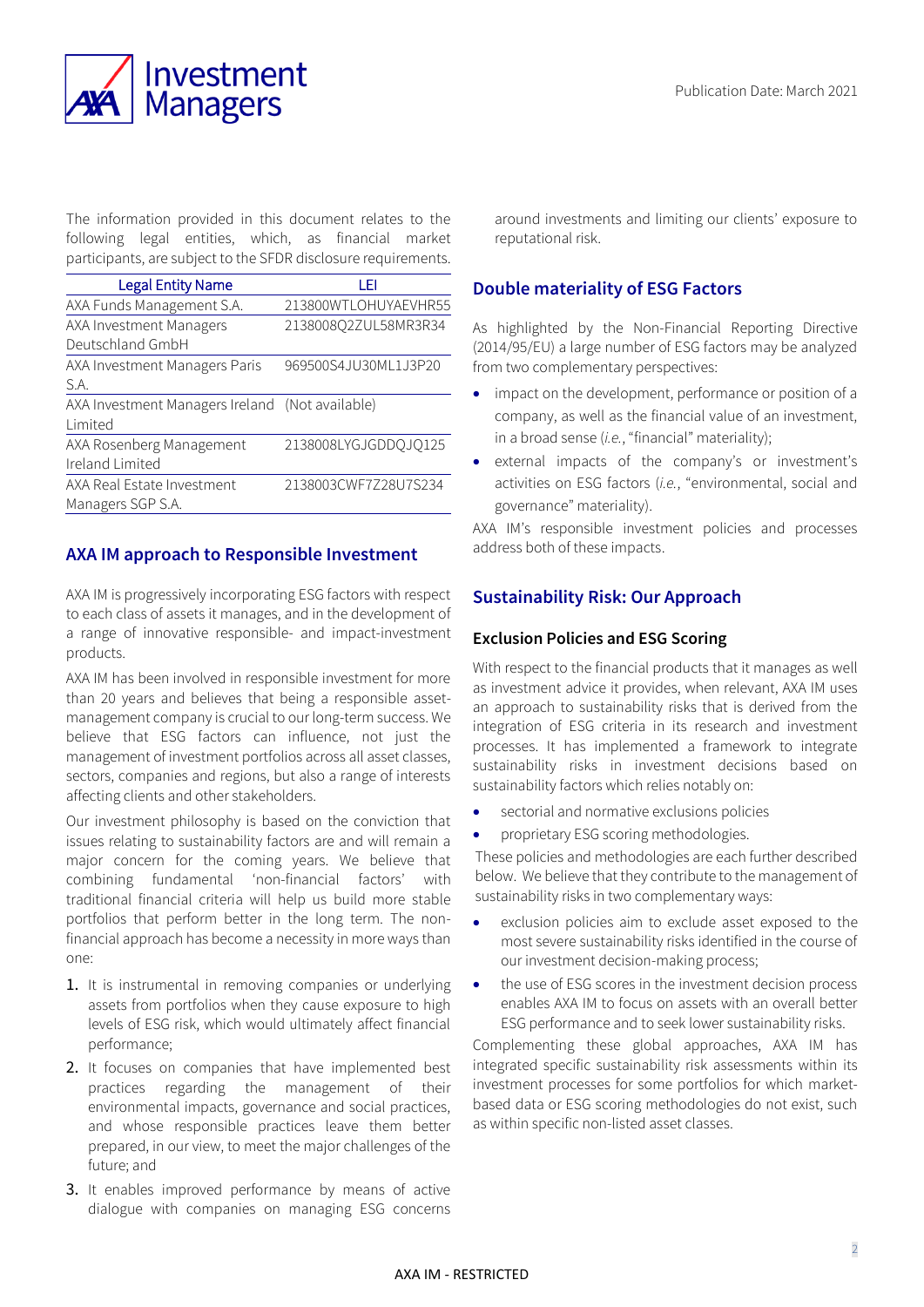

# **Sectorial and Normative Exclusion Policies**

Sectorial and Normative exclusion policies are one of the pillars of AXA IM's approach to sustainability risks and PAI. Exclusion lists are based on data provided by third party providers and aim to enable AXA IM to exclude from its contemplated investments the assets exposed to significant sustainability risks or that may have a significant adverse impact on sustainability factors.

Our sectorial exclusion policies are focused on the following ESG factors:

- **Environemental - "E"**: climate (coal mining and coalbased energy production; oil sands production and oil sands-related pipelines), biodiversity (palm oil production) or soft commodities (food commodities derivatives);
- **Social - "S"**: health (tobacco manufacturing) and human rights (violations of United Nations Global Compact ("UNGC"); controversial weapons manufacturing);
- **Governance – "G"**: business ethics (UNGC breach).

#### **Global Exclusion Policies**

The vast majority of AXA IM assets have implemented the following sectorial exclusions:

- Climate risks: coal and oil sands
- Biodiversity: palm oil,
- Biodiversity: soft commodities,
- Human rights: controversial weapons.

These policies are also proposed to our clients of portfolio management services or dedicated funds.

#### **ESG Standards Exclusion Policy**

AXA IM financial products which have ESG characteristics or which have sustainable investment as their objective have implemented additional ESG exclusions:

- Health: tobacco
- Human Rights: white phosphorus weapons
- UNGC violations
- Low ESG Quality

More details on these "Global" and "ESG Standard" exclusion policies and their scope of application are available on the dedicated section of AXA IM's website. 1

# **Methodologies for Exclusion Policies and ESG Scoring**

One of the challenges faced by investment managers when integrating sustainability risks or PAI in their investment process is the limited availability of relevant data for that purpose: such data is not yet systematically disclosed by issuers or, when disclosed by issuers, may be incomplete or may follow various methodologies. Most of the information used to establish the exclusion lists or determine ESG factors is based on historical data, which may not be complete or accurate or may not fully reflect the future ESG performance or risks of the investments.

The methodologies for exclusions policies and ESG scoring applied by AXA IM are regularly updated to take into account changes in the availability of data or methodologies used by issuers to disclose ESG-related information, but there is no assurance that such ESG methodologies will be successful at capturing all ESG factors.

For **listed corporate issuers**, we use raw ESG company/country data from ESG research providers and cover more than 8,500 companies and 100 countries with our quantitative scoring system, which provides each company/country with a score scaling from 0-10.

For **sovereign issuers**, we rely on ESG indicators published by recognized international sources. We distinguish two groups of countries, mature and progressing countries. For these two groups, we use the ESG pillars, but can rely on specifics indicators, considering the level of socio-economic development of these countries.

For **Alternative asset classe**s, a specific set of methodologies has been developed using both quantitative and qualitative assessments for asset classes where we often face a significant lack of reliable, accessible and relevant data in many of our markets. Exclusion policies are adapted for certain asset classes and may be applied differently between direct or indirect investments (underlying assets).

These methodologies include (i) the assessment of sustainability risk across all asset classes, and/ or (ii) the use of proprietary ESG methodologies (including ESG scoring or ESG factors monitoring) for certain alternative asset classes.

In many instances, these methodologies form only one part of a broader sustainability risk assessment for a given investment.

<sup>&</sup>lt;sup>1</sup> [www.axa-im.com/responsible-investing/sector-investment-guidelines](http://www.axa-im.com/responsible-investing/sector-investment-guidelines)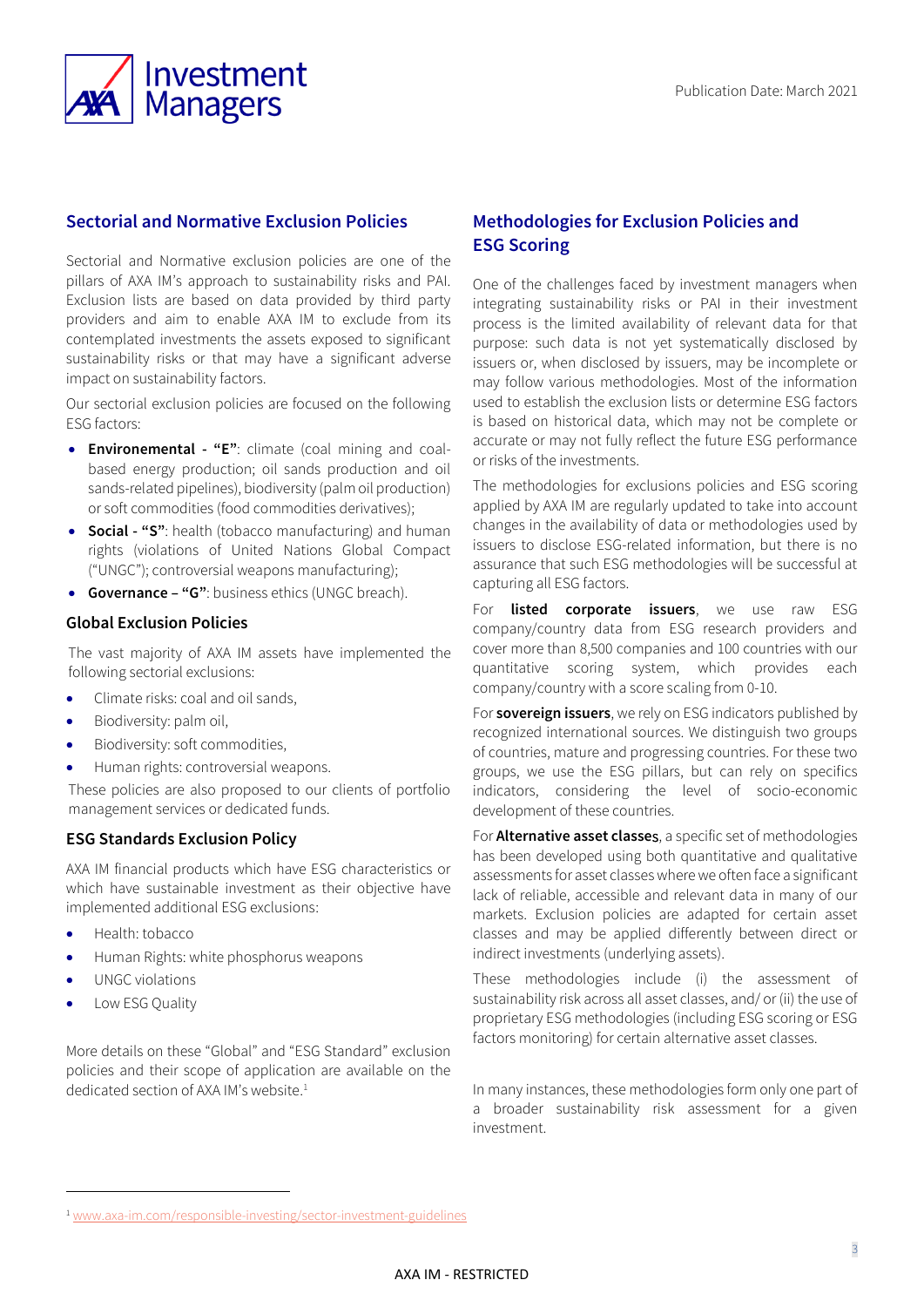

Further details on AXA IM ESG Methodologies and their scope of application are available on AXA IM website<sup>2</sup>.

# **Principal Adverse Impacts (PAI)**

#### **Identification and prioritisation of PAI**

Following the double materiality perspective, AXA IM is using the aforementioned sectorial exclusions and ESG methodologies to address the PAI of its financial products.

The sectorial exclusions are linked to specific industry sectors which have been identified as having some of the most severe PAI, such as the impact of palm oil on biodiversity, or of coal and oil sands on carbon emissions. These sectorial exclusions represent the highest priority for PAI avoidance.

PAI are generally identified and assessed through ESG factors such as carbon emissions, or respect of human and labour rights. AXA IM collects data with respect to such ESG factors from a selection of data providers and public data sources, analyzes this data and consolidates it through AXA IM proprietary methodology into a standardized "ESG score" for each issuer (corporate or sovereign).

However, such ESG factor data is not widely available for some asset classes such as private assets.

For Alternative asset classes, as described above, AXA IM has developed methodologies, which includes identification of relevant PAI for the different type of Alternative asset classes. While our ability to currently meaningfully assess these impacts is limited by an absence or a limited availability and quality of information, data and indicators for certain Alternative asset classes, AXA IM will continue to further develop these processes to gather, when available, information and data on PAI. of ur investments. .

For corporate issuers, AXA IM also takes into account controversies, which also reflects events in which the issuer has had a material negative impact on sustainability, social or governance factors. The most material controversies automatically result in a lower ESG score.

This proprietary "ESG scoring" methodology is applied by AXA IM in order to enable a prioritization of PAI which is relevant for each industry sector, and for each asset class. The list of ESG factors, data source, weighting matrix are periodically reviewed to best reflect AXA IM analysis of PAI priorities and ESG quality of issuers. However, ESG modelling process engaged in by the investment manager is complex and involves research and modelling embedding uncertainty.

AXA IM also relies on historical information and data collected from third party data providers which may prove to be incorrect or incomplete.

Although a rigorous selection process of such third-party providers is applied with a view to provide appropriate levels of oversight, its processes and proprietary ESG methodology may not necessarily capture all the ESG risks and, as a result, AXA IM's assessment of the PAI on the product's return may not be entierely accurate or unforeseen sustainability events could adversely affect the portfolio's performance.

## **Description of PAI and action plans**

AXA IM has developed several frameworks aiming to capture the relevant PAI for each main type of issuers.

AXA IM monitors on an annual basis the overall ESG score and CO2 emissions of its worldwide holdings, as well as a selection of climate-related indicators.

For Alternative asset classes, PAI are specific to the relevant sub asset classes. For example, for real estate assets AXA IM assesses indicators such as energy efficiency and carbon emissions and where AXA IM has management control, specific asset level plans are developed to address these indicators. For our Impact Investing Strategy, we have established a framework for the management of ESG issues that takes account theapplicable ESG regulations, standards and norms. This framework is used to identify the ESG risks associated with each impact theme and associated investments and details a range of actions that will be taken to manage and mitigate relevant ESG risks. For certain Alternative asset classes, where information and data available are currently significantly limited, action plans will be assessed and implemented when quantitative information on principal adverse impacts is available.

In December 2020, AXA IM [has announced](https://www.axa-im.com/content/-/asset_publisher/alpeXKk1gk2N/content/axa-im-to-join-the-net-zero-asset-managers-initiative-and-to-commit-to-net-zero-emissions-goal/23818) its commitment to bring carbon emissions across all assets to a target-based net zero goal by 2050 or sooner, by joining the newly created Net Zero Asset Managers initiative. This complements the [commitment made in 2019 by AXA Group](https://www.axa.com/en/press/press-releases/axa-launches-a-new-phase-in-its-climate-strategy-to-accelerate-its-contribution-to-a-low-carbon-and-more-resilient-economy) by joining the "Net Zero Asset Owner Alliance", a coalition of institutional investors committed to transitioning their investments to "net-zero" greenhouse gas emissions by 2050 to align their portfolios with a 1.5°C trajectory.

<sup>2</sup>[www.axa-im.com/responsible-investing/framework-and-scoring-methodology](http://www.axa-im.com/responsible-investing/framework-and-scoring-methodology)